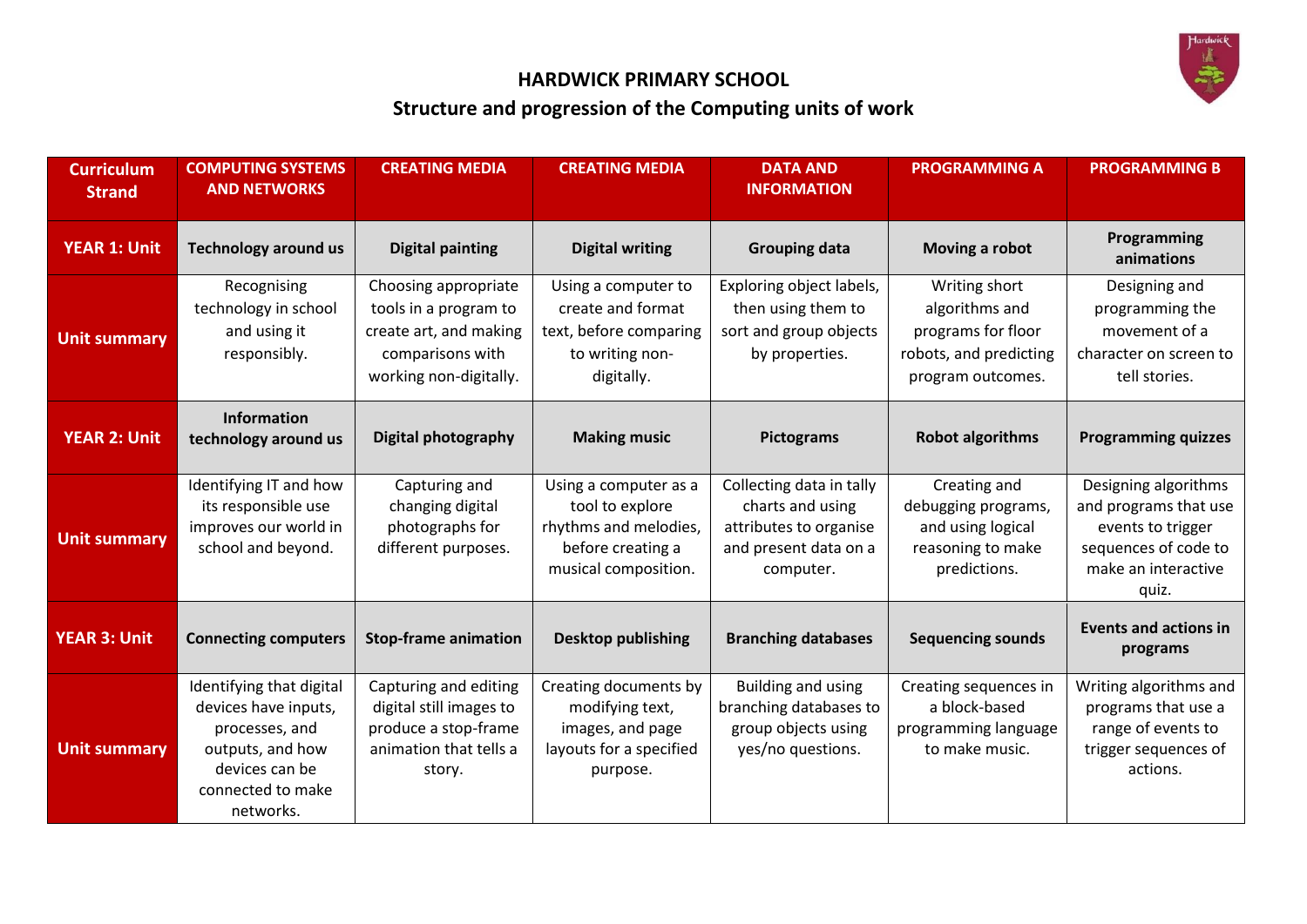| <b>YEAR 4: Unit</b> | The Internet                                                                                                                  | <b>Audio editing</b>                                                                                        | <b>Photo editing</b>                                                                                                               | Data logging                                                                                                              | <b>Repetition in shapes</b>                                                                                 | <b>Repetition in games</b>                                                                                                    |
|---------------------|-------------------------------------------------------------------------------------------------------------------------------|-------------------------------------------------------------------------------------------------------------|------------------------------------------------------------------------------------------------------------------------------------|---------------------------------------------------------------------------------------------------------------------------|-------------------------------------------------------------------------------------------------------------|-------------------------------------------------------------------------------------------------------------------------------|
| <b>Unit summary</b> | Recognising the<br>internet as a network<br>of networks including<br>the WWW, and why<br>we should evaluate<br>online content | Capturing and editing<br>audio to produce a<br>podcast, ensuring that<br>copyright is considered.           | Manipulating digital<br>images, and reflecting<br>on the impact of<br>changes and whether<br>the required purpose<br>is fulfilled. | Recognising how and<br>why data is collected<br>over time, before using<br>data loggers to carry out<br>an investigation. | Using a text-based<br>programming language<br>to explore count-<br>controlled loops when<br>drawing shapes. | Using a block-based<br>programming language<br>to explore count-<br>controlled and infinite<br>loops when creating a<br>game. |
| <b>YEAR 5: Unit</b> | <b>Sharing information</b>                                                                                                    | <b>Video editing</b>                                                                                        | <b>Vector drawing</b>                                                                                                              | <b>Flat-file databases</b>                                                                                                | <b>Selection in physical</b><br>computing                                                                   | <b>Selection in quizzes</b>                                                                                                   |
| <b>Unit summary</b> | Identifying and<br>exploring how<br>information is shared<br>between digital<br>systems.                                      | Creating images in a<br>drawing program by<br>using layers and groups<br>of objects.                        | Capturing and editing<br>digital still images to<br>produce a stop-frame<br>animation that tells a<br>story.                       | Using a database to<br>order data and create<br>charts to answer<br>questions.                                            | <b>Exploring conditions</b><br>and selection using a<br>programmable<br>microcontroller.                    | Exploring selection in<br>programming to design<br>and code an interactive<br>quiz.                                           |
| <b>YEAR 6: Unit</b> | <b>Internet</b><br>communication                                                                                              | <b>Webpage creation</b>                                                                                     | <b>3D modelling</b>                                                                                                                | Introduction to<br>spreadsheets                                                                                           | <b>Variables in games</b>                                                                                   | <b>Sensing</b>                                                                                                                |
| <b>Unit summary</b> | Recognising how the<br>WWW can be used to<br>communicate and be<br>searched to find<br>information.                           | Designing and creating<br>webpages, giving<br>consideration to<br>copyright, aesthetics,<br>and navigation. | Planning, developing,<br>and evaluating 3D<br>computer models of<br>physical objects.                                              | Answering questions by<br>using spreadsheets to<br>organise and calculate<br>data.                                        | Designing and creating<br>webpages, giving<br>consideration to<br>copyright, aesthetics,<br>and navigation. | Designing and coding a<br>project that captures<br>inputs from a physical<br>device.                                          |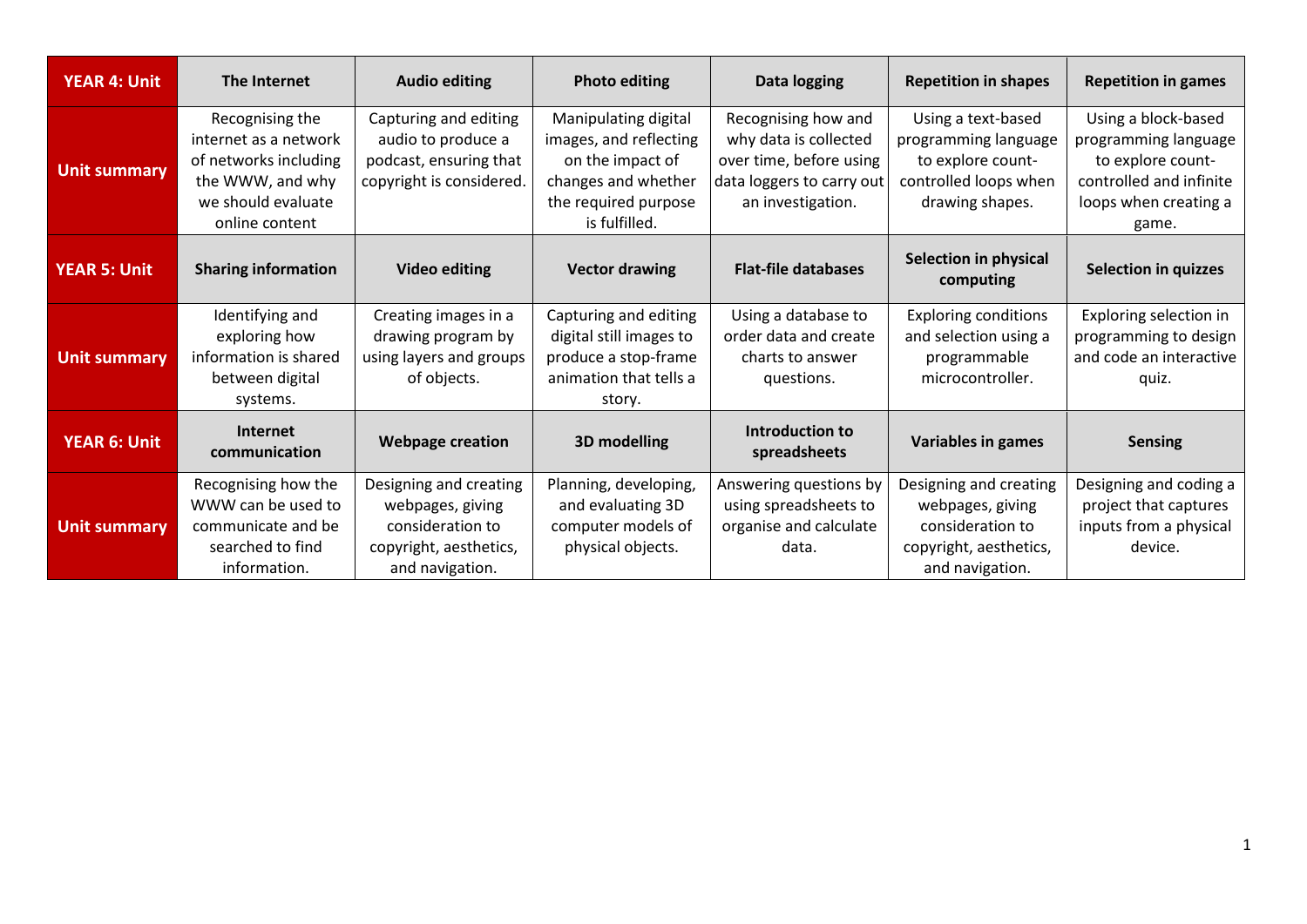

## Structure of the units of work | Key Stage 1 Teacher Guide | 7

| National Curriculum Coverage - Key Stage 1 Computing Curriculum                                                                                                                                                             | S<br>around u<br>Technology<br>$\overline{\phantom{0}}$<br>$\overline{\phantom{0}}$ | painting<br>Digital<br>$\sim$ | robot<br>ത<br>Moving<br>S<br>$\overline{\phantom{0}}$ | data<br>Grouping<br>4 | Digital writing<br>5<br>$\blacksquare$ | Programming<br>animations<br>ڡ<br>$\div$ | Ξ<br>around<br>Information<br>technology<br>$\mathbf{N}$ | Digital photography<br>$\sim$<br>N | Robot algorithims<br>3<br>N | Pictograms<br>4<br>N | Making music<br>5<br>N | Programming<br>quizzes<br>ڡ<br>N |
|-----------------------------------------------------------------------------------------------------------------------------------------------------------------------------------------------------------------------------|-------------------------------------------------------------------------------------|-------------------------------|-------------------------------------------------------|-----------------------|----------------------------------------|------------------------------------------|----------------------------------------------------------|------------------------------------|-----------------------------|----------------------|------------------------|----------------------------------|
| Understand what algorithms are, how they are implemented as programs on digital devices,<br>and that programs execute by following precise and unambiguous instructions                                                     |                                                                                     |                               |                                                       |                       |                                        |                                          |                                                          |                                    |                             |                      |                        |                                  |
| Create and debug simple programs                                                                                                                                                                                            |                                                                                     |                               |                                                       |                       |                                        |                                          |                                                          |                                    |                             |                      |                        |                                  |
| Use logical reasoning to predict the behaviour of simple programs                                                                                                                                                           |                                                                                     |                               |                                                       |                       |                                        |                                          |                                                          |                                    |                             |                      |                        |                                  |
| Use technology purposefully to create, organise, store, manipulate and retrieve digital content                                                                                                                             | ✓                                                                                   |                               |                                                       |                       |                                        |                                          |                                                          |                                    |                             |                      |                        |                                  |
| Recognise common uses of information technology beyond school                                                                                                                                                               | ✓                                                                                   |                               |                                                       |                       |                                        |                                          |                                                          |                                    |                             |                      |                        |                                  |
| Use technology safely and respectfully, keeping personal information private; identify<br>where to go for help and support when they have concerns about content or contact<br>on the internet or other online technologies |                                                                                     |                               |                                                       |                       |                                        |                                          |                                                          |                                    |                             |                      |                        |                                  |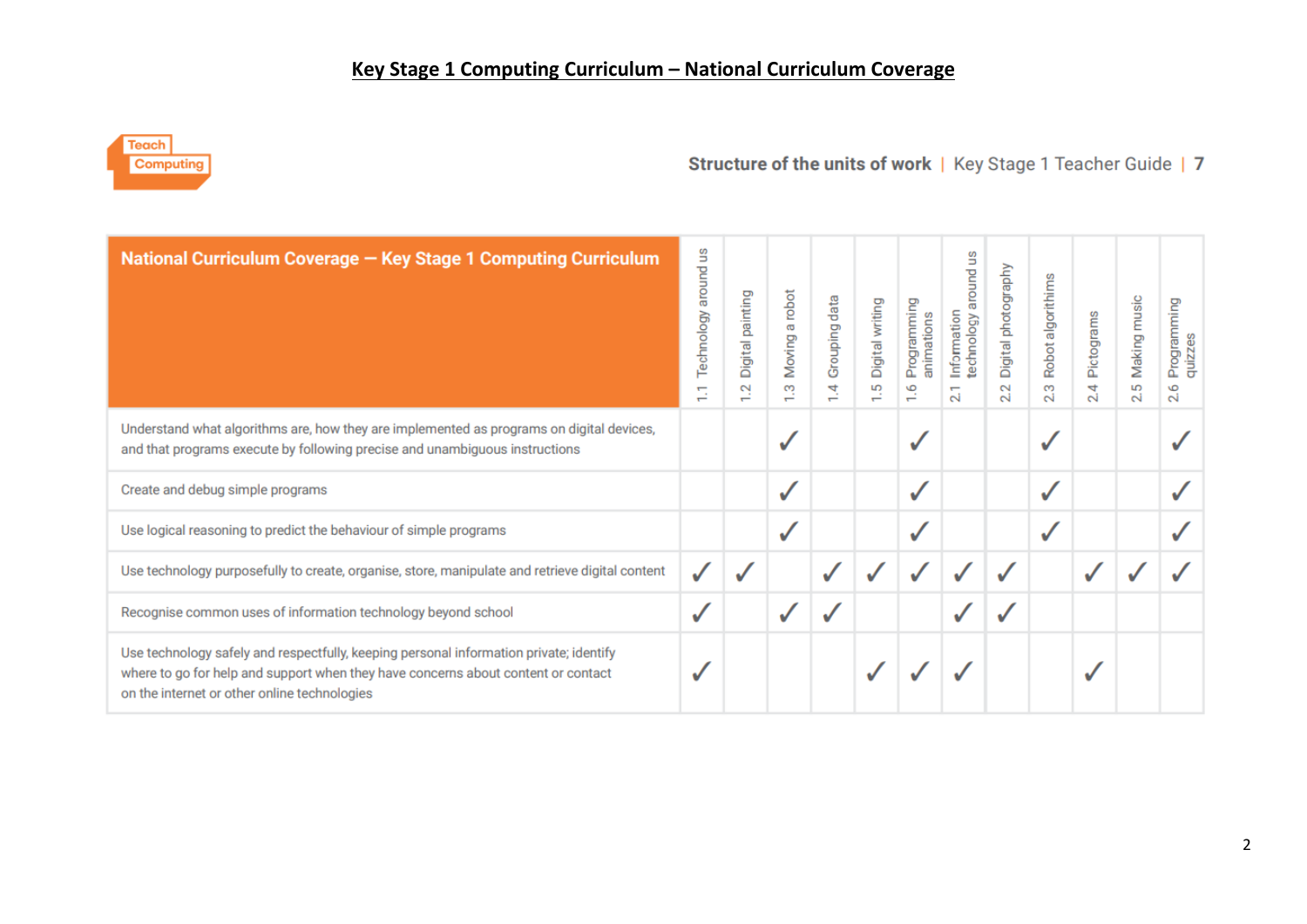## **Lower Key Stage 2 Computing Curriculum – National Curriculum Coverage**



# Structure of the units of work | Key Stage 2 Teacher Guide | 8

| National Curriculum Coverage - Years 3 and 4                                                                                                                                                                                                                                               | Connecting<br>computers<br>ത് | Stop-frame<br>animation<br>$\sim$<br>ത് | sounds<br>Sequencing<br>S<br>ത് | Branching<br>databases<br>$\frac{4}{3}$ | Desktop publishing<br>5<br>ഩൎ | actions<br>in programs<br>Events and<br>3.6 | The Internet<br>↔ | Audio editing<br>$\sim$<br>ಈ | shapes<br>크.<br>Repetition<br>S<br>÷ | Data logging<br>4<br>ਚ | editing<br>Photo<br>S<br>ಈ | ame:<br>ö<br>Ξ.<br>Repetition<br>6<br>₹ |
|--------------------------------------------------------------------------------------------------------------------------------------------------------------------------------------------------------------------------------------------------------------------------------------------|-------------------------------|-----------------------------------------|---------------------------------|-----------------------------------------|-------------------------------|---------------------------------------------|-------------------|------------------------------|--------------------------------------|------------------------|----------------------------|-----------------------------------------|
| Design, write and debug programs that accomplish specific goals, including controlling or<br>simulating physical systems; solve problems by decomposing them into smaller parts                                                                                                            |                               |                                         |                                 |                                         |                               | ✓                                           |                   |                              |                                      |                        |                            |                                         |
| Use sequence, selection, and repetition in programs;<br>work with variables and various forms of input and output                                                                                                                                                                          | ✓                             |                                         | v                               |                                         |                               | √                                           |                   |                              |                                      |                        |                            |                                         |
| Use logical reasoning to explain how some simple algorithms work<br>and to detect and correct errors in algorithms and programs                                                                                                                                                            |                               |                                         |                                 |                                         |                               | ✓                                           |                   |                              |                                      |                        |                            |                                         |
| Understand computer networks, including the internet; how they can provide multiple services,<br>such as the World Wide Web, and the opportunities they offer for communication and collaboration                                                                                          | $\checkmark$                  |                                         |                                 |                                         |                               |                                             |                   |                              |                                      |                        |                            |                                         |
| Use search technologies effectively, appreciate how results are selected<br>and ranked, and be discerning in evaluating digital content                                                                                                                                                    |                               |                                         |                                 |                                         |                               |                                             |                   |                              |                                      |                        |                            |                                         |
| Select, use and combine a variety of software (including internet services) on a range of digital<br>devices to design and create a range of programs, systems and content that accomplish given<br>goals, including collecting, analysing, evaluating and presenting data and information |                               |                                         |                                 |                                         |                               |                                             |                   |                              |                                      |                        |                            |                                         |
| Use technology safely, respectfully and responsibly; recognise acceptable/unacceptable<br>behaviour; identify a range of ways to report concerns about content and contact                                                                                                                 |                               |                                         |                                 |                                         |                               |                                             |                   |                              |                                      |                        |                            |                                         |